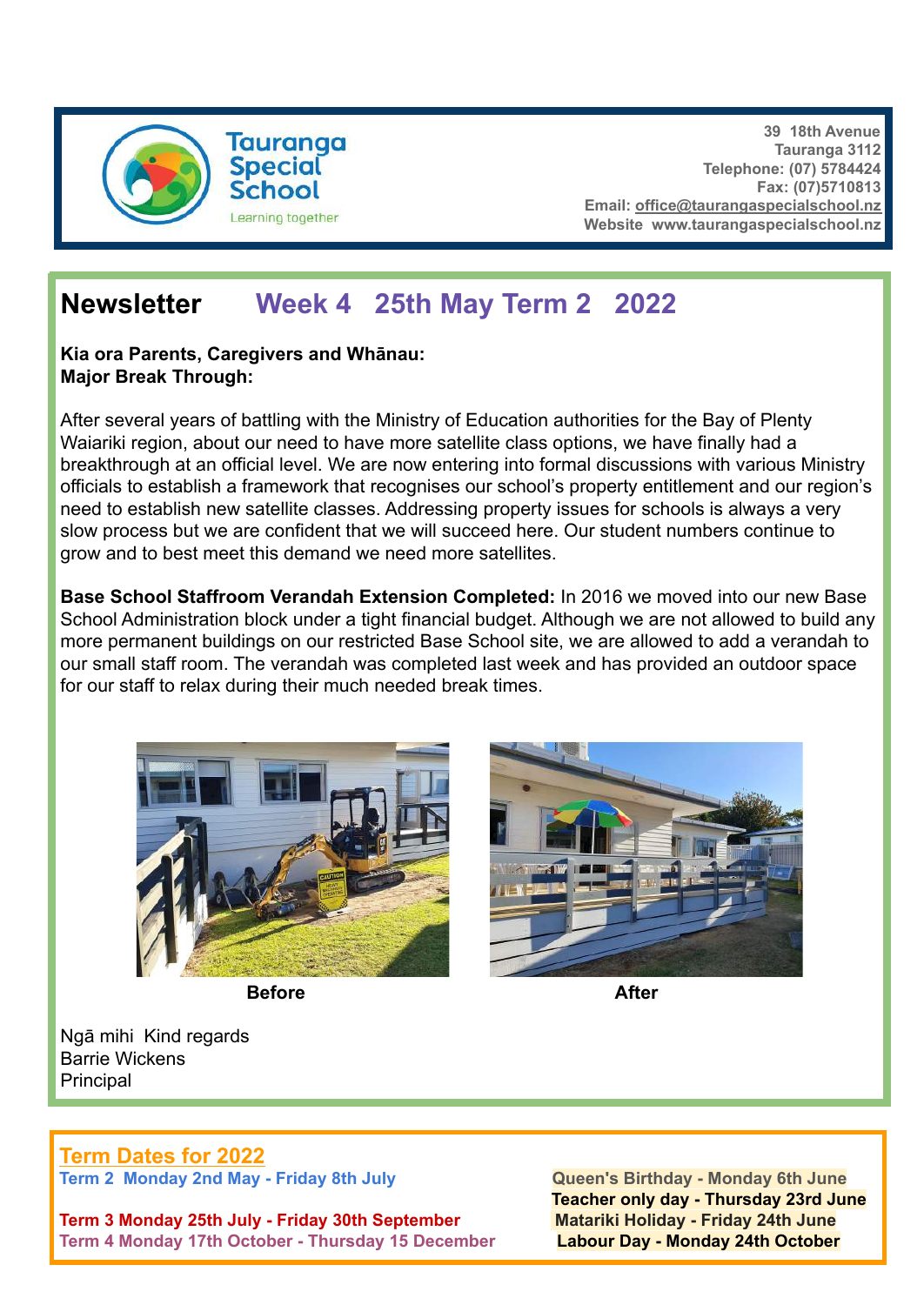# **Brookfield**

**We have been learning to talk about things we like and don't like to play with. We had great fun exploring different sensory materials. We made different types of slime and talked about how it felt to play with .**













**Some of the class liked playing with the sticky slime, some preferred shredded paper and some liked both.**

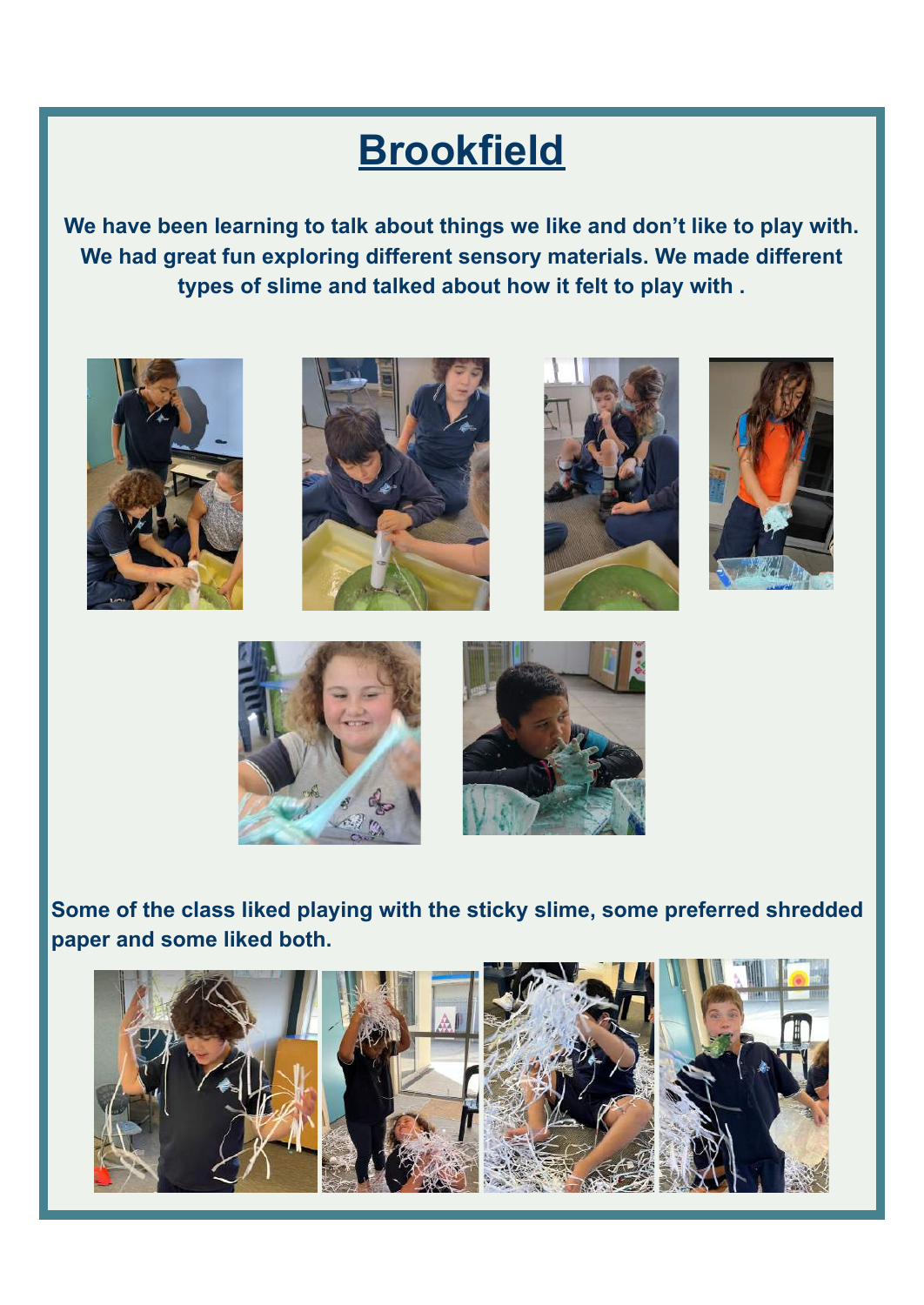# **DRC**

**DRC have already settled into our new settings at Greerton Brass Band Hall and the ' Studio' at Base. We are really looking forward to seeing the improvements at DRC on Devonport Road in a few weeks time…. Exciting times ahead!**

**Special thanks to Dave and Barrie for all their help moving resources to our new settings and to all whānau and staff for their on- going support.**

**Here are a few photos showing some of our activities on Day One.**



















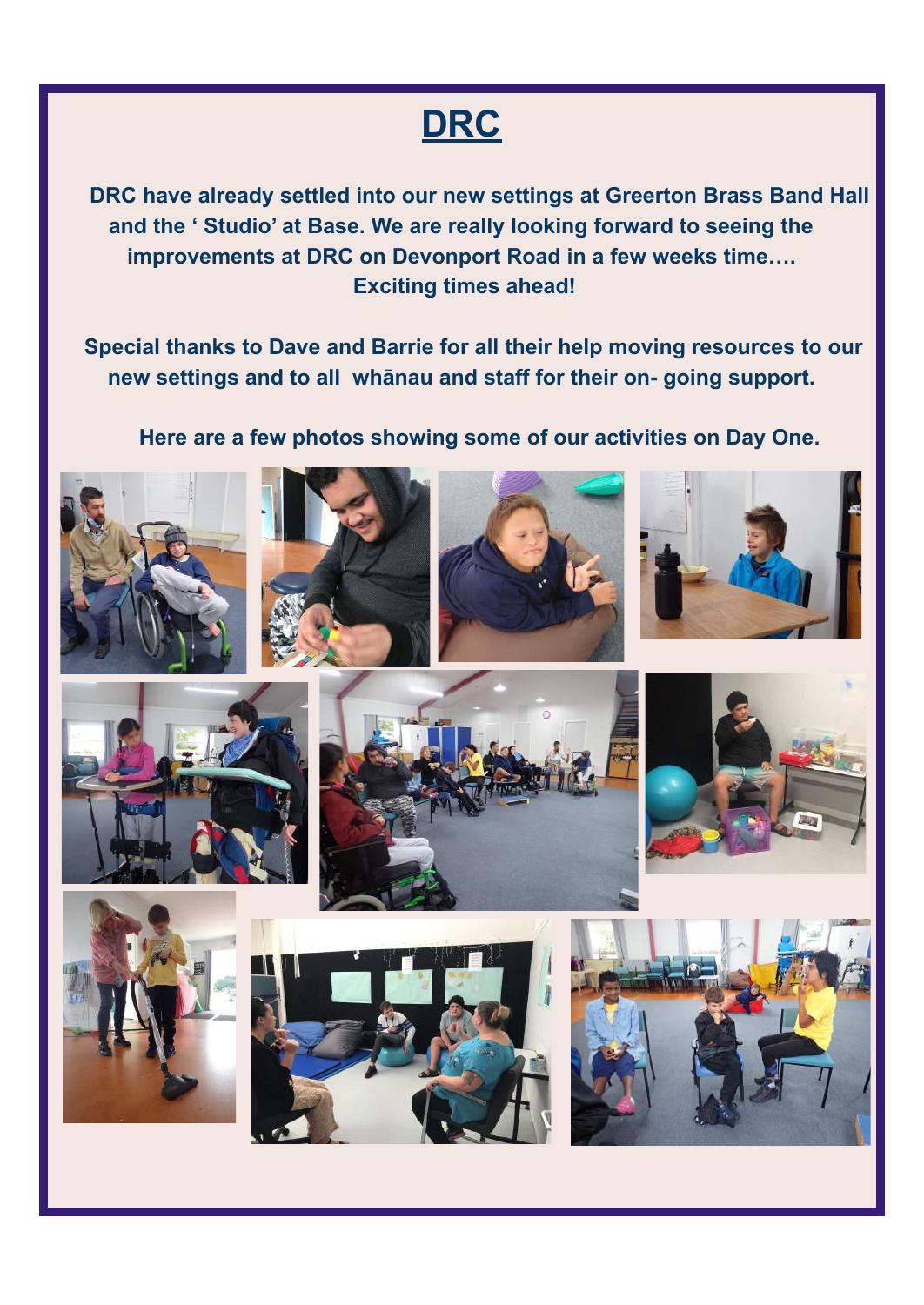## How best do we encourage our children to eat?

**Our Speech and Language Therapists have recently been discussing an interesting study which has given some of us 'food for thought' (pun intended!) when it comes to how best to help our students who aren't that keen on their food.**

**The study was done by Galloway et al in 2006 and it was called the " Finish Your Soup" study.**

**Children in childcare settings were separated into two groups.**

**One group sat at the table together to eat a new soup and once a minute they were told to "finish your soup please" (for a total of 4 times). The rest of the time was normal conversation.**

**The other group ate the soup but the adults did not mention the soup or ask them to finish it - they just spoke about other things.**

**They found that the children in the group where there was no mention of soup ate significantly more soup!**

**Often as adults we talk about the food we are eating and encourage our children to eat up, and that helps some children become interested in food and eat more, but with some children that has an opposite effect.**

We think the "take home" message may be to work out what works best for each child and follow their lead!

If you would like to talk to a Speech Language Therapist regarding your child's eating, drinking and swallowing please don't hesitate to get in touch - we are here and happy to help!